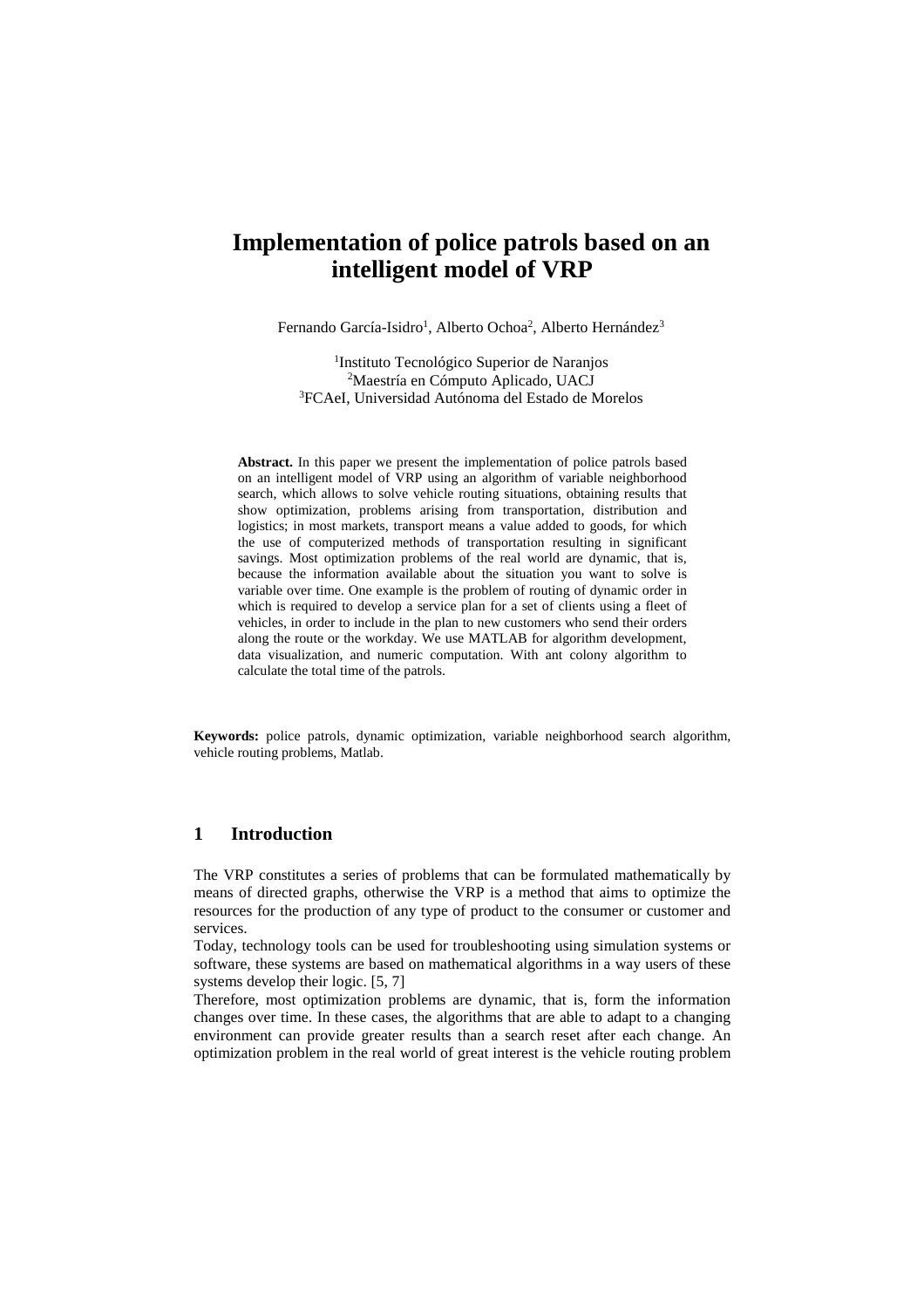(VRP). Described for the first time in [3], with applications in the field of transport and telecommunications. One goal of this problem is to reduce the cost of the routes taken by a fleet of vehicles to service the requests of a number of customers.

Currently, is possible to run a fleet of vehicles in real time, thanks largely to advances in the field of ICT, such as the use of sensors to measure traffic flow, global positioning systems, or GPS to determine the exact position of the vehicles in case of theft or to monitor execution paths for each car, mobile communication systems to provide real-time information, etc. In this content, you can define characteristics involving dynamic information in the classical VRP, namely, problems such as the shortest path between two clients can be blocked by an accident or because weather or also that customers change the routes of their orders, etc. Considering the above explained, the dynamic VRP are a number of different problems, very important in the industry and that they can carry out a study to improve efficiency in distribution systems. [2, 7]

The goal of most basic VRP is to deliver and collect goods for a set of customers with known demands, with minimal cost, finding optimal routes that begin and end in a reservoir where each client is visited once and the vehicles carrying load.

To make this work we consulted articles in PDF for VRP or GVRP, book, manual, examples and demos of Matlab, as well as the book design of experiments Roman Vaez and VRP thesis, paper related to the topic.



Figure 1: Generic representation of a VRP Fuente [7]

A route is a simple cycle containing an origin and a destination and represents the sequence of visits made by a vehicle traveling the route, the cost and time of a route is obtained by adding the costs and times of the arcs that form the cycle.

#### **1.1 Features VRP**

According to [5] the main features of VRP are:

The network transport is considered a terrestrial network, but can also be considered an airline or shipping network or a combination of both to problems that are seen in other types of transport.

Customers: are characterized by a demand that must be satisfied by a vehicle and in many cases demand are assets that have a place in the vehicle.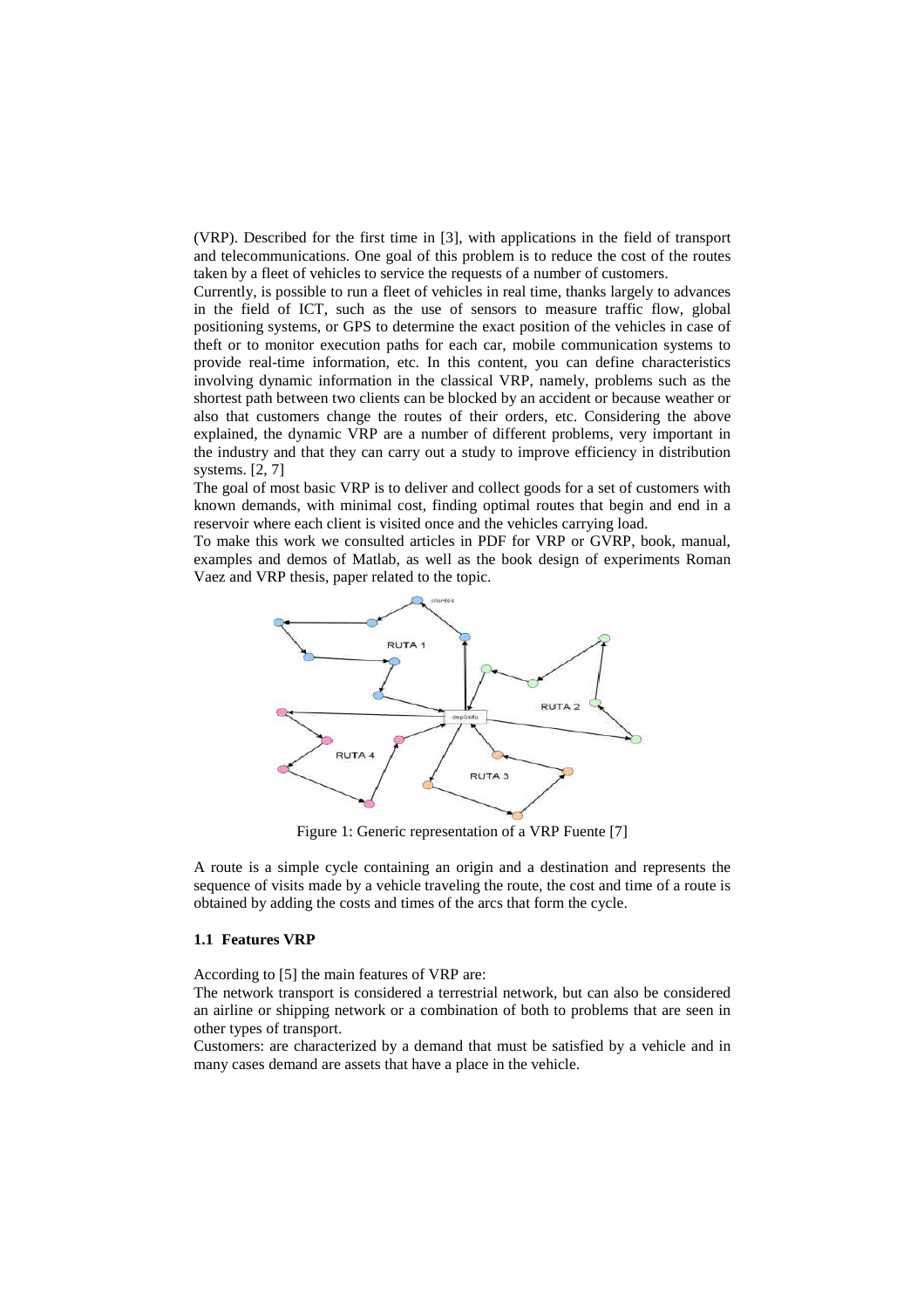Deposits: vehicles are those that are responsible for distributing the goods for which should be directed to deposits and routes begin and end in the same tank.

Routes: the objective is to minimize fixed and total costs, the number of vehicles per route, transportation time and distance as well as the benefits and customer satisfaction.

#### **1.2 Types of VRP problems**

Problems with capacity constraints (PTRC) is a variant of VRP in which a fleet of vehicles to serve a number of clients from a tank at minimal cost, your goal is to minimize the fleet, the sum of the time routes and total demand for each customer.

Problems with time windows (VRPTM) is the same problem as the VRP with the difference that is required to serve customers in a given period of time. Its aim is to minimize the fleet, the amount of travel time and waiting time.

Problem with multiple deposits (MDVRP): when a company has several stores where you can serve your customers, if customers are around the deposits, the distribution may be modeled by a group of VRP's, however, if customers and the deposits are mixed, is different and its modeling is performed through a MDVRP.

Problems with delivery and returns (VRPPD) is a variant of VRP where a customer who has received a sent also have some merchandise that needs to be gathered by which it should be aware that products that customers sent must not exceed the vehicle capacity, this need hinders the problem of planning and exceeds the capacity of the vehicles, the distances or increases the need for a larger vehicle.

Problem of partial deliveries (SDVRP) is an advantage of generic VRP problem because it allows the same client to be visited by various delivery vehicles. This advantage is important if the size of the customer demand is as great as the capacity of the vehicles.

Random value problem (SVRP) is performed in two stages to reach a solution. The first is to determine before knowing the value of the variables and the second corrective action is taken when the values of the variables are known.

Periodic problem VRP (PVRP) is planning an extension of N days, your goal is to minimize the fleet and the total time of transport to serve all customers. During the course of N days each client must be visited at least once [7].

Matlab is an abbreviation of MATrix LABoratory because it supports vector and matrix operations that are fundamental to the solution of engineering problems and science, whatever with tools called toolboxes that extend graphical environment capacity to solve specific problems in specific areas.

MATLAB is a computer language that allows you to perform operations and faster than other languages like C,  $C ++$  and FORTRAN computational tasks. The tasks are the development of algorithms, data visualization and numerical computations and can be used in applications such as signal analysis and imaging, communications, control, test and measurement, analysis, financial modeling and computational biology [1].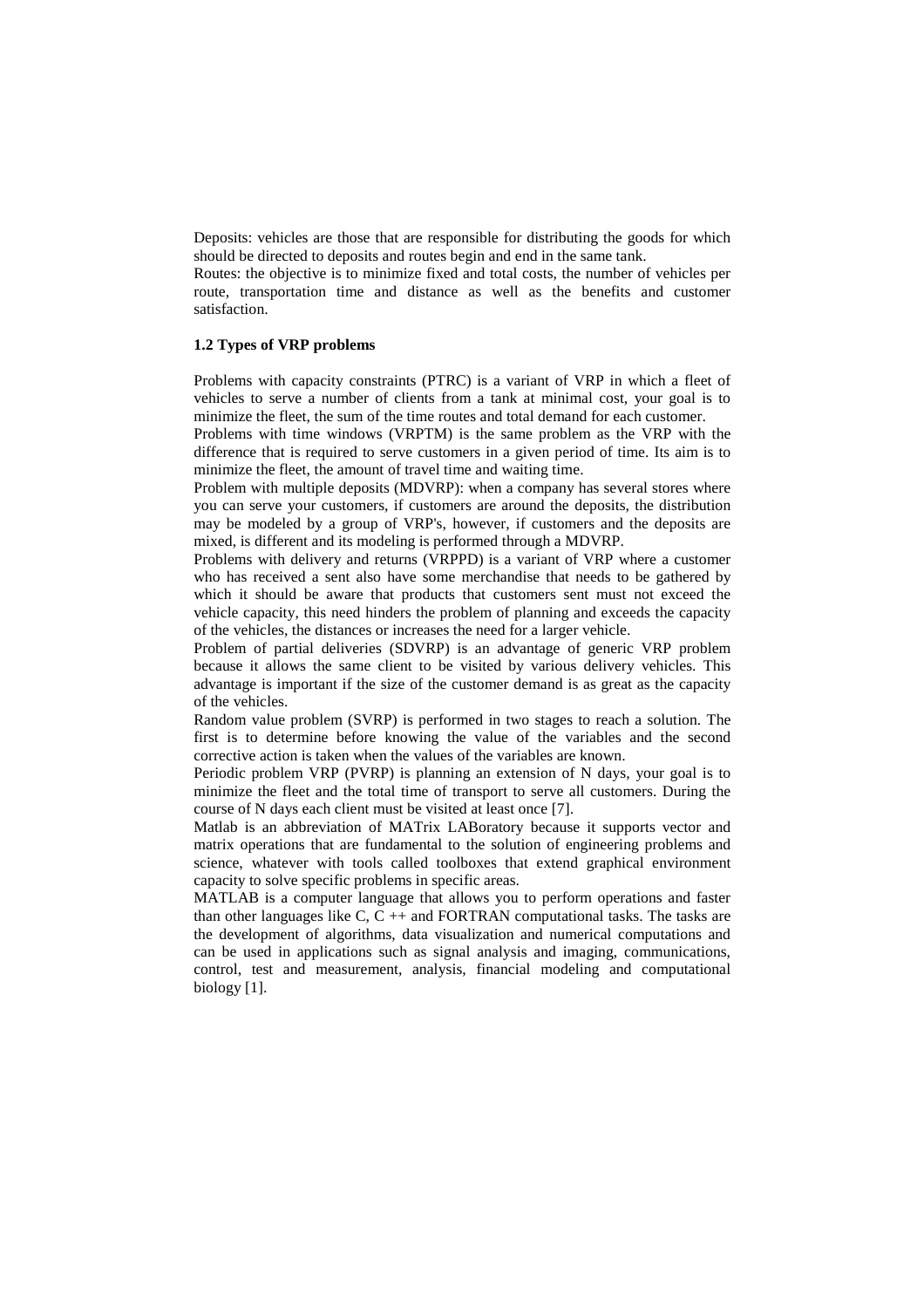| <b>A MATLAB</b>                                                                                                                                                                                                                                                                                                                                                                        |                                                                                                          |                                                                                                                                                                                                                                           |                                                         | $-6-x$                                                          |
|----------------------------------------------------------------------------------------------------------------------------------------------------------------------------------------------------------------------------------------------------------------------------------------------------------------------------------------------------------------------------------------|----------------------------------------------------------------------------------------------------------|-------------------------------------------------------------------------------------------------------------------------------------------------------------------------------------------------------------------------------------------|---------------------------------------------------------|-----------------------------------------------------------------|
| File Edit Debug Desktop Window Help                                                                                                                                                                                                                                                                                                                                                    |                                                                                                          |                                                                                                                                                                                                                                           |                                                         |                                                                 |
| Da<br>1 %                                                                                                                                                                                                                                                                                                                                                                              | 軸島の◎再び                                                                                                   | ಿ<br>Current Directory: C'Users\Fernando\Documents\work                                                                                                                                                                                   |                                                         | 国国国                                                             |
| Shortcuts How to Add Ninet's New                                                                                                                                                                                                                                                                                                                                                       |                                                                                                          |                                                                                                                                                                                                                                           |                                                         |                                                                 |
| Current Directory - C:\Users\Fernando\Documents\work                                                                                                                                                                                                                                                                                                                                   |                                                                                                          |                                                                                                                                                                                                                                           | $*$ $\times$                                            | <b>Command Window</b>                                           |
| 白叶角扇圆。                                                                                                                                                                                                                                                                                                                                                                                 |                                                                                                          |                                                                                                                                                                                                                                           |                                                         |                                                                 |
| All Files L                                                                                                                                                                                                                                                                                                                                                                            | File Type                                                                                                | Lost Modified                                                                                                                                                                                                                             | Description                                             | To get started, select MATLAB Help or Demos from the Help menu. |
| ConstEvalVRP.m<br>Description.txt<br>map.jpg<br>NAIgVRP.asv<br>NAIgVRP.m<br>Problem25.asv<br>Problem25.m<br>Scripts VRP Near<br>Thumbs.db<br>м<br>Current Directory Workspace<br>Command History<br>-Function rad2deg(ByVal rad)<br>$\texttt{rad2dec}$ = CDbl(rad * 180 / pi)<br>-End Function                                                                                         | M-file<br><b>TXT File</b><br>JPG File<br>ASV File<br>M-file<br>ASV File<br>M-file<br>ZIP File<br>DB File | 12/02/2014 08:47:30<br>12/02/2014 08:47:30<br>3/07/2015 09:56:20 PM<br>3/07/2015 10:20:45 PM<br>3/07/2015 10:49:18 PM Formulating dis<br>3/07/2015 09:15:45 PM<br>3/07/2015 10:54:52 PM<br>3/07/2015 08:13:23 PM<br>3/07/2015 09:55:25 PM | Formulating dis<br>Column $1 = \text{ow}$<br>×<br>$X$ 5 | $\rightarrow$                                                   |
| -End Module<br>$\ominus$ -+- 3/07/15 06:17 PM --+<br>-NIAlgVRP (Problem25, 100)<br>E-t-- 3/07/15 08:44 PM --t<br>-WIAlqVRP (Problem25, 180)<br>$-4 - 3/07/15$ 09:10 PM $-4$<br>-NIAlgVRP (Problem25, 100)<br>$-4--3/07/15$ 11:05 PM $-4$<br>$\frac{1}{2}$ -- 4/07/15 03:40 PM -- %<br>-MIAlgVRP (Problem25, 100)<br>$-4 - 6/07/15$ 05:10 PM $-4$<br>$\left  \cdot \right $<br>$A$ case |                                                                                                          |                                                                                                                                                                                                                                           |                                                         |                                                                 |

Figure 2: Graphic Environment MATLAB, own source

#### **1.3 Description of nearest neighbor algorithm**

The main idea of the algorithm of the nearest neighbor method is to make a number of copies of their behavior over time, namely, that the information on the latest series match the latest information available before observation  $t + 1$ .

The purpose of Nearest Neighbor algorithm is to locate similar pieces of information, regardless of location in time. [8]

| Generating first solution (X)       |
|-------------------------------------|
| make                                |
| $X =$ structure building $(\sigma)$ |
| If $(f(X') < f(X))$ then            |
| $X =$ best solution found           |
| $X = X'$                            |
| $End = yes$                         |
| While end stop criterio             |

Figure 3: Algorithm of a local search for the closest neighbor [4]

1.4 Scope of application

Patrol or policing action is set displacement on routes established and controlled, exercising oversight in a given territory. And areas are performed by using a preventive police

Within the zone or area to watch is: Urban area which consists of industrial area, residential area and commercial area.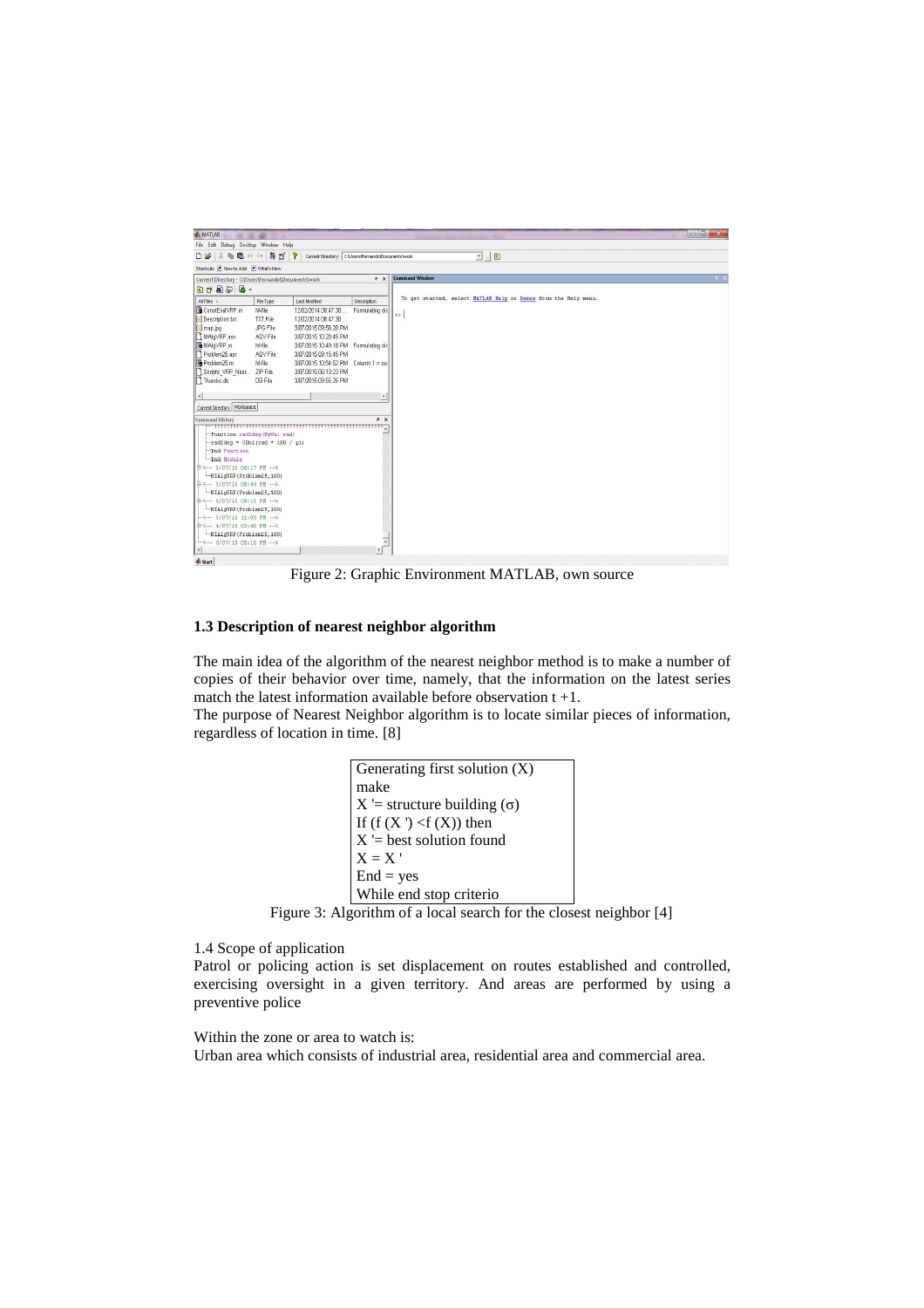Surveillance routes for urban area are: neighborhoods, schools, household, temples, parks, flea markets, recreational facilities, etc.

One of the purposes of police patrols is to prevent, stop in fragrance, protect, and encourage citizen participation and support the administration of justice, in coordination with various police forces and government.

To meet the patrols of police is necessary to establish monitoring devices which are operational plans that help fulfill the purposes of police surveillance, operations were performed with the use of equipment and material to be alert [9].

1.5 The patrols can be classified into five types [9]:

Stationary patrol: It is performed by an element that is responsible for granting security to a specific place such as: companies, shops, booths modules and security and surveillance which are supported by auto patrols or other mobile.

Mobile patrol: It is carried out by using a conveyance as may be patrols, bicycles, motorcycles, horses and even takes place on foot, to make the patrol certain areas are crossed with special attention to everything that is out of order.

Mixed patrol: This takes more than just a specific type of monitoring devices usually is the combination of mobile patrol or system closed-circuit monitoring.

Patrol monitored: They are made using instruments or electronic devices and video devices remotely controlled by one or two audio items.

With the use of technology we can make a satellite patrol [9]: It is done through GPS or global positioning systems that allow us to find the exact location of a mobile anywhere in the world.

#### **2 Methodology**

MATLAB program for the nearest neighbor algorithm determines the number of patrols and total distance, source [11].

```
NumberOfPatrols=length (Patrols); 
SetsOfNumberOfOutletsInPatrol= []; 
for PatrolsIndex=1: NumberOfPatrols 
 NumberOfOutletsInPatrol=length (Patrols {1, PatrolsIndex}); 
 SetsOfNumberOfOutletsInPatrol= [SetsOfNumberOfOutletsInPatrol 
NumberOfOutletsInPatrol]; end 
ttt =find(SetsOfNumberOfOutletsInPatrol(:)<=2); 
Patrols (ttt) = [];
n=length (Patrols); 
for PatrolIndex=1:n 
 Patrol_VRP= Patrols {1, PatrolIndex} 
 r=length (Patrols_VRP); 
     jum = 0;for t=1:r-1,
 subrute =jum+ (d(Patrol_VRP(t),Patrol_VRP(t+1))); 
          jum=subrute; 
     end
```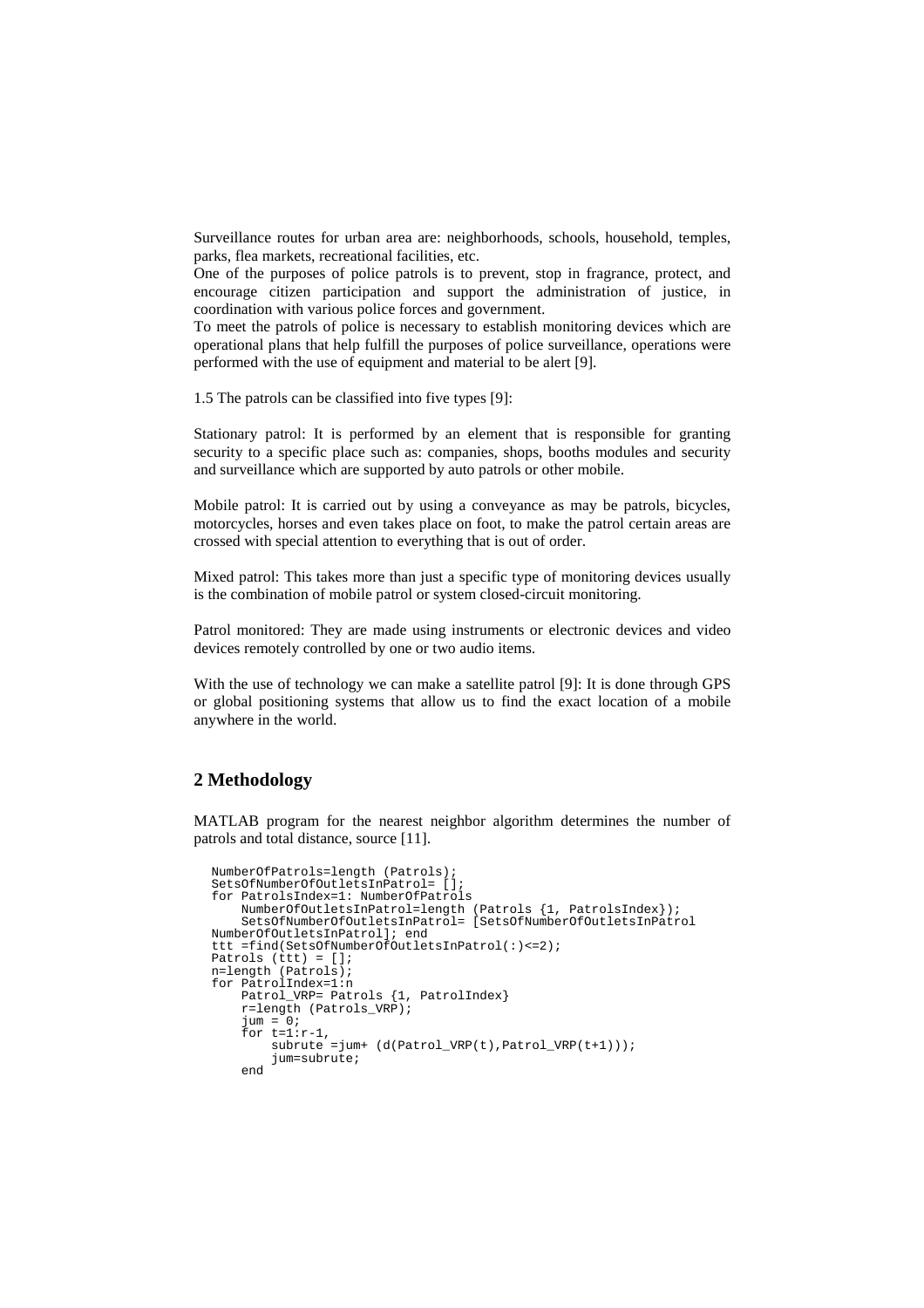```
DistanceSets (PatrolIndex, : ) = [jum];
     TotalDistance=sum(DistanceSets); 
end 
NumberOfPatrols =n 
TotalDistance=TotalDistance 
img = imread ('map.jpg'); %<==File name of your map
min_x = 0;max_{x} = 200;min_y = 0;<br>max_y = 200;
x=Problem (:,2); 
y=Problem (:,3); 
figure 
x<sub>min</sub> = min_x;
x_max = max_x; 
y_min = min_y; 
y_{max} = max_y;imagesc ([x_min x_max ], [y_min y_max], img); 
%Colouring Line 
for tyt=1:n
     hold on 
     shortestPath =Patrols{1,tyt}; 
     colour =mod(tyt,6); 
 xd=[x(shortestPath)]; 
 yd=[y(shortestPath)]; 
 for i=2:length(shortestPath)-1 
 text(xd(i),yd(i),[' Punto de revision 
',num2str(shortestPath(i))]); 
     end 
 text (xd(1),yd(1),['Caseta de vigilancia ']); 
 if colour==1 
 plot(xd,yd,'-cs','LineWidth',2,'MarkerEdgeColor','k',... 
'MarkerFaceColor','g',...<br>'MarkerSize',10)
plot(x(1),y(1),'MarkerEdgeColor','k',...'MarkerFaceColor','k',...<br>'MarkerSize',10)
```
Execution and police patrols map

| Police patrols           | Points instance |          |    |                 |    |    |  |
|--------------------------|-----------------|----------|----|-----------------|----|----|--|
| Patroll VRP              |                 | 14       |    | 10              |    |    |  |
| Patrol2 VRP              |                 |          |    | 15              | 24 | 23 |  |
| Patrol3 VRP              | 22.             | 13       | 21 | 12 <sub>1</sub> |    |    |  |
| $Patrol4$ VRP            | 8               | 20       |    | 19              |    |    |  |
| Patrol5_VRP              | 18              | 17       | 16 | 25              |    |    |  |
| Number of police patrols |                 |          |    |                 |    |    |  |
| distance Total           |                 | 623.3026 |    |                 |    |    |  |

Table 1: Results of the execution of the request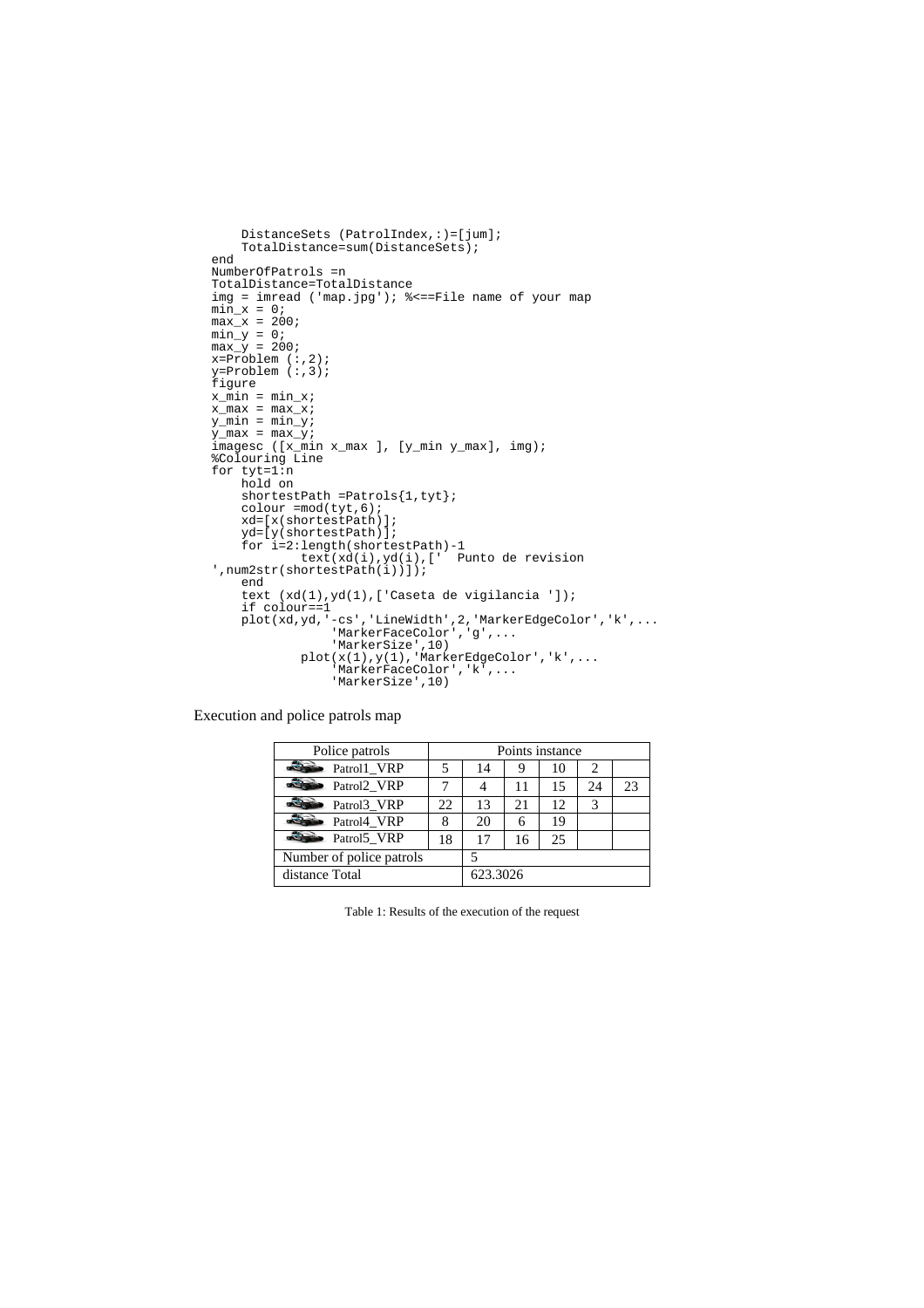

Figure 4: Map with patrols of Chihuahua capital

The map shows where population is located and where most criminal activity is located so it is necessary to go more than once for a police patrol.

The population density according to INEGI in 2010 in this capital city of Chihuahua is 14 people per square kilometer.

The test results of the ant colony code show that 60%, 80% and 100% of allocated vehicles can cover an area of 5 patrols police in a colony, as shown in Figure 4 which correspond to eastern Chihuahua.

C ++ program ant colony to determine the total travel time of the patrols.

```
typedef struct { 
   int current_city; 
 int next_city; 
   unsigned int tabu[NUM_CITIES]; 
   int tour_index; 
 unsigned int tour[NUM_CITIES]; 
  double tour_length;<br>} ANT T;
   ANT_T;\text{CTTY}\_T cities[NUM_CITIES];
  ANT_T ants[NUM_ANTS]; 
  double pheromone[NUM_CITIES][NUM_CITIES]; 
  double precomputed_distance[NUM_CITIES][NUM_CITIES]; 
  int best_index; 
  double best_tour = 100000.0; 
void cargar(void){ 
  FILE *fp;//apuntador de archivo 
  register int i; 
int MAX=NUM_CITIES; 
  int x,y,z; 
  if((fp=fopen("att48.tsp", "r"))==NULL){ 
 printf("No se puede abrir el archivo.\n"); 
                                 return; }
```
#### **2.1 Design of experiments for the ant colony program**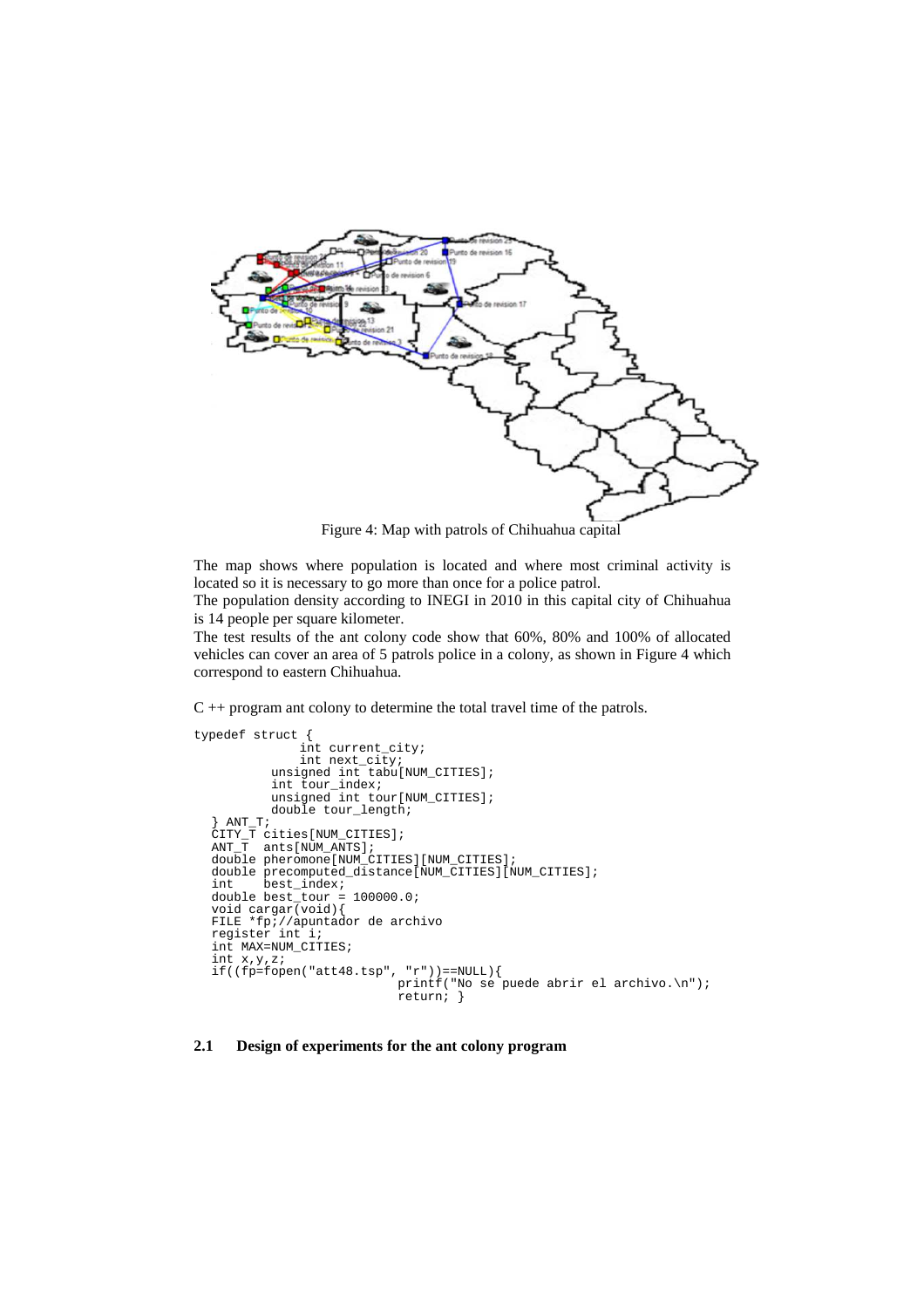| 25 colonies      |                                |                | 25 colonies              |                                |                |
|------------------|--------------------------------|----------------|--------------------------|--------------------------------|----------------|
| 60% of vehicles  |                                |                | 60% of vehicles          |                                |                |
| $Beta = 1$       |                                |                | $Beta = 1$               |                                |                |
| $Rho = 0.9$      |                                |                | $Rho = 0.95$             |                                |                |
| Number of        | <i><u><b>Iteration</b></u></i> | <b>Results</b> | Number of                | <i><u><b>Iteration</b></u></i> | <b>Results</b> |
| executions       |                                |                | executions               |                                |                |
| 1                | 1325                           | 352.33         | 1                        | 575                            | 343.81         |
| $\sqrt{2}$       | 800                            | 342.95         | $\mathbf{2}$             | 275                            | 345.26         |
| 3                | 1025                           | 343.99         | 3                        | 425                            | 355.01         |
| $\overline{4}$   | 250                            | 344.40         | $\overline{4}$           | 775                            | 353.34         |
| 5                | 300                            | 352.33         | 5                        | 475                            | 345.27         |
| 6                | 275                            | 356.51         | 6                        | 350                            | 347.76         |
| $\boldsymbol{7}$ | 600                            | 369.84         | 7                        | 300                            | 340.00         |
| $\boldsymbol{8}$ | 1225                           | 353.67         | 8                        | 1550                           | 368.31         |
| 9                | 525                            | 349.21         | 9                        | 375                            | 338.56         |
| 10               | 375                            | 353.03         | 10                       | 1225                           | 349.32         |
| 25 colonies      |                                |                | 25 colonies              |                                |                |
| 60% of vehicles  |                                |                | 60% of vehicles          |                                |                |
| $Beta = 5$       |                                |                | $Beta = 5$               |                                |                |
| $Rho = 0.9$      |                                |                | $Rho = 0.95$             |                                |                |
| Number of        | <b>Iteration</b>               | <b>Results</b> | Number of                | <b>Iteration</b>               | <b>Results</b> |
| executions       |                                |                | executions               |                                |                |
| 1                | 458                            | 358.73         | $\mathbf{1}$             | 325                            | 339.41         |
| $\overline{c}$   | 850                            | 344.40         | $\boldsymbol{2}$         | 475                            | 345.26         |
| $\mathfrak{Z}$   | 550                            | 340.00         | 3                        | 400                            | 368.31         |
| $\overline{4}$   | 1300                           | 348.35         | $\overline{\mathcal{L}}$ | 650                            | 345.26         |
| 5                | 1200                           | 356.27         | 5                        | 625                            | 343.99         |
| 6                | 825                            | 357.43         | 6                        | 550                            | 364.05         |
| 7                | 450                            | 343.81         | 7                        | 1900                           | 346.91         |
| 8                | 525                            | 357.26         | 8                        | 875                            | 349.03         |
| 9                | 400                            | 343.99         | 9                        | 275                            | 354.52         |
| 10               | 1200                           | 355.77         | 10                       | 1150                           | 345.43         |
| 25 colonies      |                                |                | 25 colonies              |                                |                |
| 80% of vehicles  |                                |                | 80% of vehicles          |                                |                |
| $Beta = 1$       |                                |                | $Beta = 1$               |                                |                |
| $Rho = 0.9$      |                                |                | $Rho = 0.95$             |                                |                |
| Number of        | <i><u><b>Iteration</b></u></i> | <b>Results</b> | Number of                | <i><u><b>Iteration</b></u></i> | <b>Results</b> |
| executions       |                                |                |                          |                                |                |
| 1                |                                |                | executions<br>1          | 275                            |                |
|                  | 300                            | 353.79         |                          | 1775                           | 348.27         |
| $\overline{c}$   | 900                            | 345.26         | $\mathbf{2}$             |                                | 342.95         |
| 3                | 350                            | 363.29         | 3                        | 1550                           | 356.17         |
| $\boldsymbol{4}$ | 400                            | 353.08         | $\overline{4}$           | 200                            | 343.81         |
| 5                | 475                            | 346.90         | $\sqrt{5}$               | 925                            | 339.41         |
| 6                | 1359                           | 349.21         | $\epsilon$               | 450                            | 342.95         |
| 7                | 1575                           | 345.43         | 7                        | 875                            | 345.26         |
| 8                | 275                            | 344.40         | $\,8\,$                  | 2075                           | 348.62         |
| 9                | 950                            | 355.81         | 9                        | 400                            | 362.47         |
| ${\it 10}$       | 250                            | 343.81         | 10                       | 700                            | 340.00         |
|                  |                                |                |                          |                                |                |

| 25 colonies             |                                |                |                 | 25 colonies     |                  |                |
|-------------------------|--------------------------------|----------------|-----------------|-----------------|------------------|----------------|
| 60% of vehicles         |                                |                | 60% of vehicles |                 |                  |                |
| Beta = 1                |                                |                |                 | $Beta = 1$      |                  |                |
| $Rho = 0.9$             |                                |                |                 | $Rho = 0.95$    |                  |                |
| Number of               | <i><u><b>Iteration</b></u></i> | <b>Results</b> |                 | Number of       | <b>Iteration</b> | <b>Results</b> |
| executions              |                                |                |                 | executions      |                  |                |
| 1                       | 1325                           | 352.33         | 1               |                 | 575              | 343.81         |
| $\overline{c}$          | 800                            | 342.95         | $\overline{2}$  |                 | 275              | 345.26         |
| 3                       | 1025                           | 343.99         | 3               |                 | 425              | 355.01         |
| 4                       | 250                            | 344.40         | $\overline{4}$  |                 | 775              | 353.34         |
| 5                       | 300                            | 352.33         | 5               |                 | 475              | 345.27         |
| 6                       | 275                            | 356.51         | 6               |                 | 350              | 347.76         |
| 7                       | 600                            | 369.84         | 7               |                 | 300              | 340.00         |
| 8                       | 1225                           | 353.67         | 8               |                 | 1550             | 368.31         |
| 9                       | 525                            | 349.21         | 9               |                 | 375              | 338.56         |
| 10                      | 375                            | 353.03         | 10              |                 | 1225             | 349.32         |
|                         |                                |                |                 |                 |                  |                |
|                         |                                |                |                 |                 |                  |                |
| 25 colonies             |                                |                |                 | 25 colonies     |                  |                |
| 60% of vehicles         |                                |                |                 | 60% of vehicles |                  |                |
| Beta = $5$              |                                |                |                 | $Beta = 5$      |                  |                |
| $Rho = 0.9$             |                                |                |                 | $Rho = 0.95$    |                  |                |
| Number of               | <b>Iteration</b>               | <b>Results</b> |                 | Number of       | <b>Iteration</b> | <b>Results</b> |
| executions              |                                |                |                 | executions      |                  |                |
| 1                       | 458                            | 358.73         | $\mathbf{1}$    |                 | 325              | 339.41         |
| $\overline{\mathbf{c}}$ | 850                            | 344.40         | 2               |                 | 475              | 345.26         |
| $\mathfrak{z}$          | 550                            | 340.00         | 3               |                 | 400              | 368.31         |
| 4                       | 1300                           | 348.35         | 4               |                 | 650              | 345.26         |
| 5                       | 1200                           | 356.27         | 5               |                 | 625              | 343.99         |
| 6                       | 825                            | 357.43         | 6               |                 | 550              | 364.05         |
| 7                       | 450                            | 343.81         | 7               |                 | 1900             | 346.91         |
| 8                       | 525                            | 357.26         | 8               |                 | 875              | 349.03         |
| 9                       | 400                            | 343.99         | 9               |                 | 275              | 354.52         |
| 10                      | 1200                           | 355.77         | 10              |                 | 1150             | 345.43         |
|                         |                                |                |                 |                 |                  |                |
| 25 colonies             |                                |                |                 | 25 colonies     |                  |                |
| 80% of vehicles         |                                |                |                 | 80% of vehicles |                  |                |
| Beta = 1                |                                |                |                 | $Beta = 1$      |                  |                |
| $Rho = 0.9$             |                                |                |                 | $Rho = 0.95$    |                  |                |
| Number of               | <b>Iteration</b>               | <b>Results</b> |                 | Number of       | <b>Iteration</b> | <b>Results</b> |
| executions              |                                |                |                 | executions      |                  |                |
| 1                       | 300                            | 353.79         | 1               |                 | 275              | 348.27         |
| $\overline{\mathbf{c}}$ | 900                            | 345.26         | $\overline{2}$  |                 | 1775             | 342.95         |
| 3                       | 350                            | 363.29         | 3               |                 | 1550             | 356.17         |
| 4                       | 400                            | 353.08         | 4               |                 | 200              | 343.81         |
| 5                       | 475                            | 346.90         | 5               |                 | 925              | 339.41         |
| 6                       | 1359                           | 349.21         |                 |                 | 450              | 342.95         |
|                         |                                |                | 6               |                 |                  |                |
| 7                       | 1575                           | 345.43         | 7               |                 | 875              | 345.26         |
| 8                       | 275                            | 344.40         | 8               |                 | 2075             | 348.62         |
| 9                       | 950                            | 355.81         | 9               |                 | 400              | 362.47         |
| 10                      | 250                            | 343.81         | 10              |                 | 700              | 340.00         |
| 25 colonies             |                                |                |                 | 25 colonies     |                  |                |
| 80% of vehicles         |                                |                |                 | 80% of vehicles |                  |                |
|                         |                                |                |                 |                 |                  |                |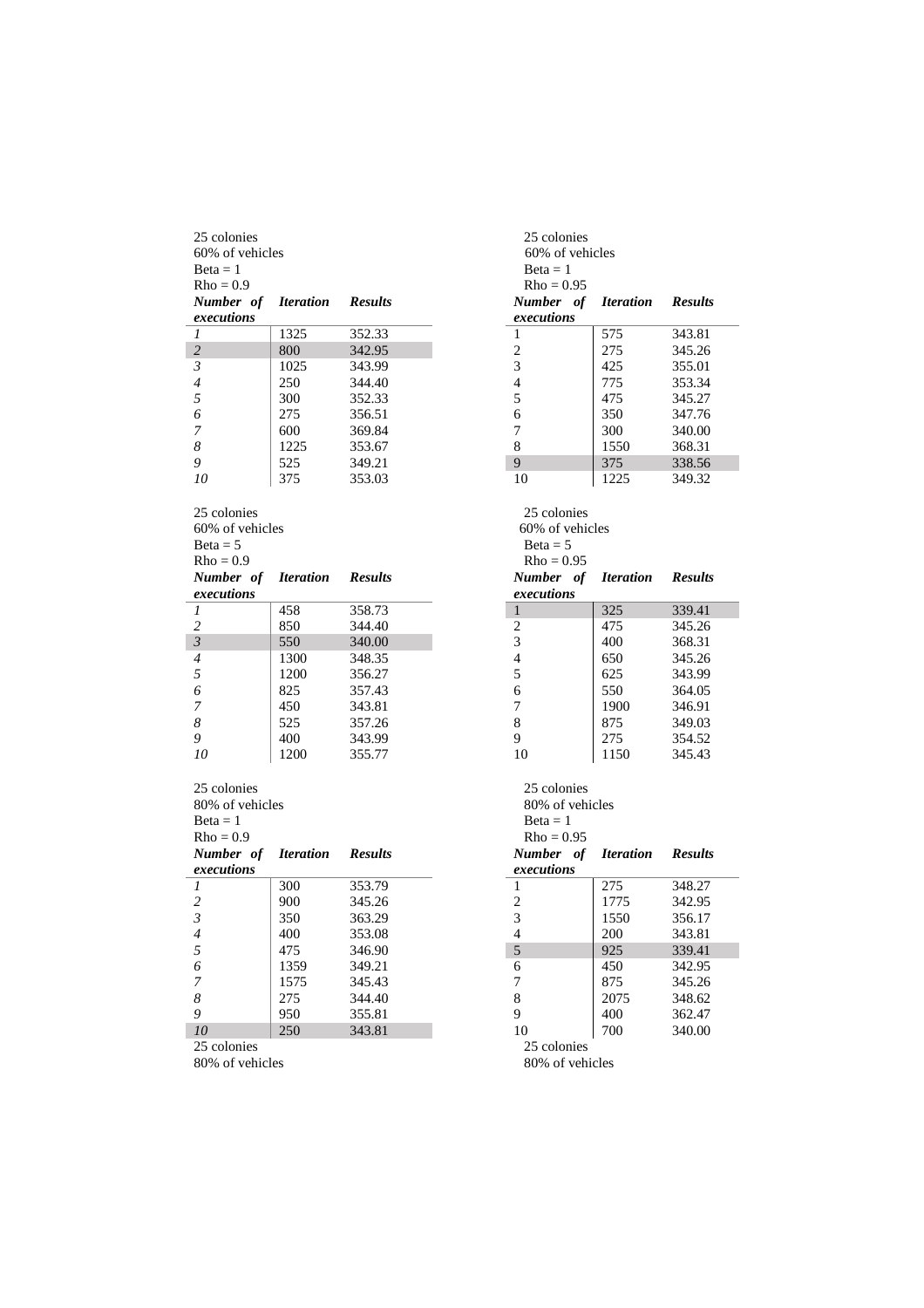| $Beta = 5$                                    |                         |                   |            | $Beta = 5$                                    |                                |                |
|-----------------------------------------------|-------------------------|-------------------|------------|-----------------------------------------------|--------------------------------|----------------|
| $Rho = 0.9$                                   |                         |                   |            | $Rho = 0.95$                                  |                                |                |
| Number of<br>executions                       | <b>Iteration</b>        | <b>Results</b>    |            | Number of<br>executions                       | <b>Iteration</b>               | <b>Results</b> |
| 1                                             | 225                     | 346.77            |            | 1                                             | 125                            | 340.80         |
| $\overline{c}$                                | 775                     | 349.21            |            | $\sqrt{2}$                                    | 400                            | 338.56         |
| $\mathfrak{Z}$                                | 900                     | 340.86            |            | 3                                             | 1725                           | 340.86         |
| $\overline{4}$                                | 175                     | 343.81            |            | $\overline{4}$                                | 1475                           | 340.00         |
| 5                                             | 575                     | 347.76            |            | 5                                             | 225                            | 347.77         |
| 6                                             | 150                     | 345.80            |            | 6                                             | 1950                           | 342.79         |
| 7                                             | 925                     | 346.80            |            | 7                                             | 2325                           | 348.13         |
| 8                                             | 775                     | 345.80            |            | 8                                             | 2100                           | 346.80         |
| 9                                             | 1075                    | 339.41            |            | 9                                             | 650                            | 343.99         |
| 10                                            | 275                     | 346.91            |            | 10                                            | 275                            | 351.65         |
| 25 colonies<br>100% of vehicles<br>$Beta = 1$ |                         |                   |            | 25 colonies<br>100% of vehicles<br>$Beta = 1$ |                                |                |
| $Rho = 0.9$                                   |                         |                   |            | $Rho = 0.95$                                  |                                |                |
| Número de<br>ejecuciones                      | <i><b>Iteración</b></i> | <b>Resultados</b> |            | Number of<br>executions                       | <i><u><b>Iteration</b></u></i> | <b>Results</b> |
| 1                                             | 475                     | 362.77            |            | 1                                             | 325                            | 348.35         |
| $\overline{c}$                                | 225                     | 374.81            |            | $\sqrt{2}$                                    | 1650                           | 338.56         |
| $\mathfrak{Z}$                                | 675                     | 343.99            |            | 3                                             | 1350                           | 353.03         |
| $\overline{4}$                                | 1250                    | 340.00            |            | $\overline{4}$                                | 150                            | 359.36         |
| 5                                             | 175                     | 348.62            |            | 5                                             | 275                            | 343.81         |
| 6                                             | 700                     | 353.49            |            | 6                                             | 1875                           | 374.43         |
| 7                                             | 1300                    | 352.22            |            | $\overline{7}$                                | 1125                           | 350.09         |
| 8                                             | 1725                    | 361.92            |            | $\,$ 8 $\,$                                   | 2050                           | 346.91         |
| 9                                             | 725                     | 353.77            |            | 9                                             | 1325                           | 361.92         |
| 10                                            | 900                     | 347.76            |            | 10                                            | 475                            | 343.99         |
| 25 colonies                                   |                         |                   |            | 25 colonies                                   |                                |                |
| 100% of vehicles                              |                         |                   |            | 100% of vehicles                              |                                |                |
| $Beta = 5$                                    |                         |                   |            | $Beta = 5$                                    |                                |                |
| $Rho = 0.9$                                   |                         |                   |            | $Rho = 0.95$                                  |                                |                |
| Number of<br>executions                       | <b>Iteration</b>        | <b>Results</b>    |            | Number of<br>executions                       | <i><u><b>Iteration</b></u></i> | <b>Results</b> |
| 1                                             | 650                     | 348.13            |            | 1                                             | 675                            | 340.00         |
| $\sqrt{2}$                                    | 825                     | 352.33            |            | $\overline{2}$                                | 1675                           | 347.06         |
| $\mathfrak{Z}$                                | 1825                    | 347.76            |            | 3                                             | 175                            | 339.41         |
| $\overline{4}$                                | 625                     | 340.00            |            | $\overline{\mathcal{L}}$                      | 1575                           | 345.43         |
| 5                                             | 275                     | 343.99            |            | 5                                             | 124                            | 351.23         |
| 6                                             | 1600                    | 339.41            |            | $\epsilon$                                    | 2425                           | 350.10         |
| 7                                             | 550                     | 352.33            |            | $\sqrt{ }$                                    | 1350                           | 352.33         |
| 8                                             | 850                     | 345.80            |            | $\,8\,$                                       | 675                            | 347.06         |
| 9                                             | 2350                    | 340.86            |            | 9                                             | 1900                           | 348.27         |
| 10                                            | 1600                    | 345.43            |            | 10                                            | 1100                           | 340.86         |
|                                               |                         |                   |            |                                               |                                |                |
| % of vehicles                                 |                         | <b>Beta</b>       | <b>Rho</b> | <b>Iteration</b>                              | <b>Results</b>                 |                |

*60* 1 0.9 800 342.95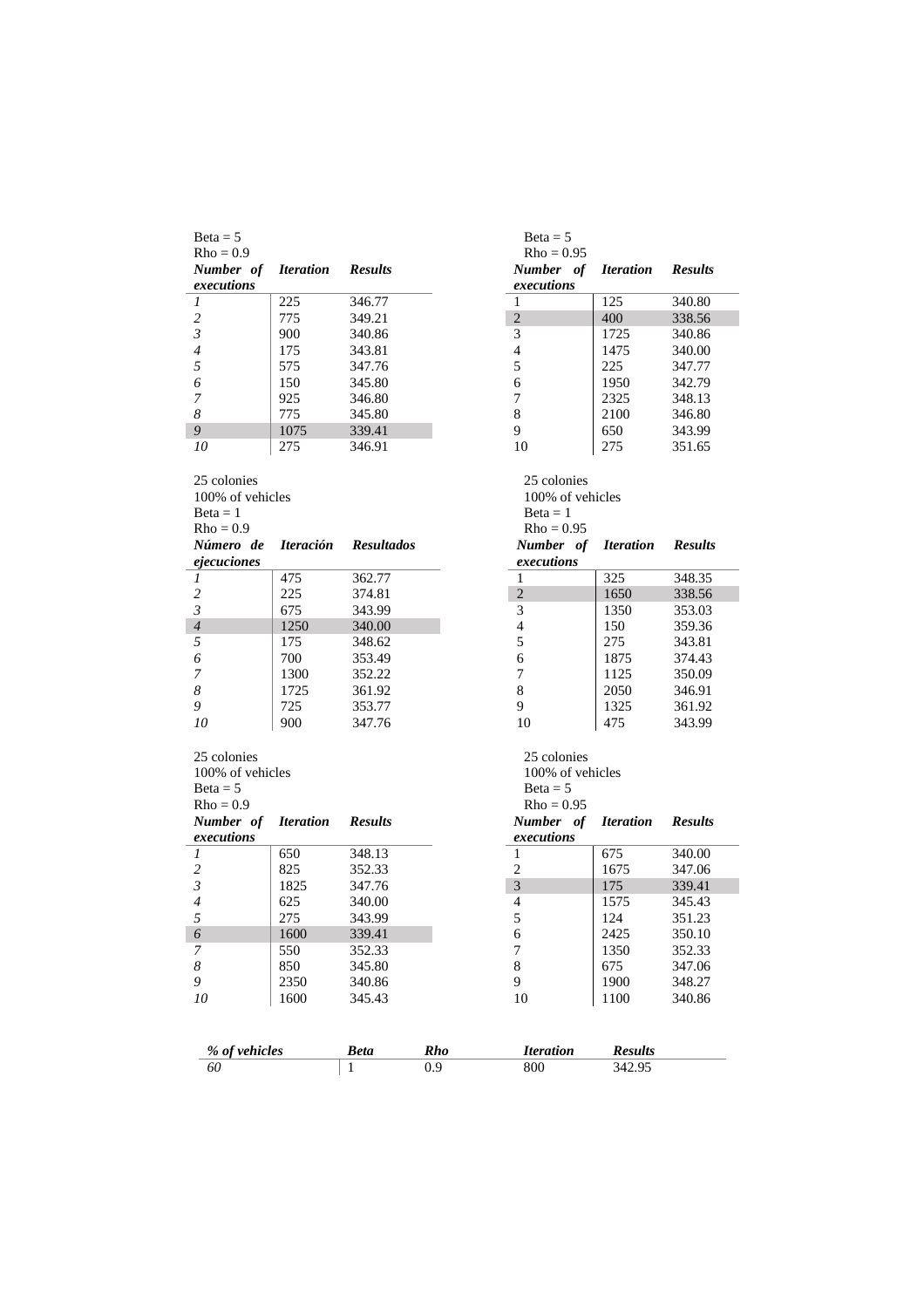| 60  |   | 0.95 | 375  | 338.56 |  |
|-----|---|------|------|--------|--|
| 60  |   | 0.9  | 550  | 340.00 |  |
| 60  | 5 | 0.95 | 325  | 339.41 |  |
| 80  |   | 0.9  | 250  | 343.81 |  |
| 80  |   | 0.95 | 925  | 339.41 |  |
| 80  |   | 0.9  | 1075 | 339.41 |  |
| 80  | 5 | 0.95 | 400  | 338.56 |  |
| 100 |   | 0.9  | 1250 | 340.00 |  |
| 100 |   | 0.95 | 1650 | 338.56 |  |
| 100 | 5 | 0.9  | 1600 | 339.41 |  |
| 100 |   | 0.95 | 175  | 339.41 |  |

Table 2: Results of experimental design

The first column shows the percentage of ants. Vehicle of  $60\% = 15$ Vehicle of  $80\% = 20$ Vehicle of  $100% = 25$ These results were obtained with 60%, 80% and 100% of the assigned vehicles can cover 5 patrols, a colony. Based on the results shown in the table it was obtained that the best values for beta, and rho is the percentage of vehicles:  $Beta = 1$  $Rho = 0.95$  $%$  Vehicles = 100%

# **3 Conclusions and Future Work**

In this paper the different VRP problems were analyzed and using the nearest neighbor algorithm map with police patrols which shows what will be the patrol largest number of routes are generated.

Using ant colony algorithm principle to understand its operation and analyzing the structure of the code for operation at program execution. It is concluded that 60%, 80% and 100% of vehicles can cover a land area of 5 patrols.

Future work of this research is the implementation of algorithms for solving such problems route, aimed at companies to improve their product delivery logistics, to improve service quality, timely delivery and satisfaction of clients.

#### **4 Acknowledgements**

This article was produced under the supervision of Dr. Carlos Alberto Ochoa Ortiz and Dr. Jose Alberto Hernandez, who would like to thank you for having made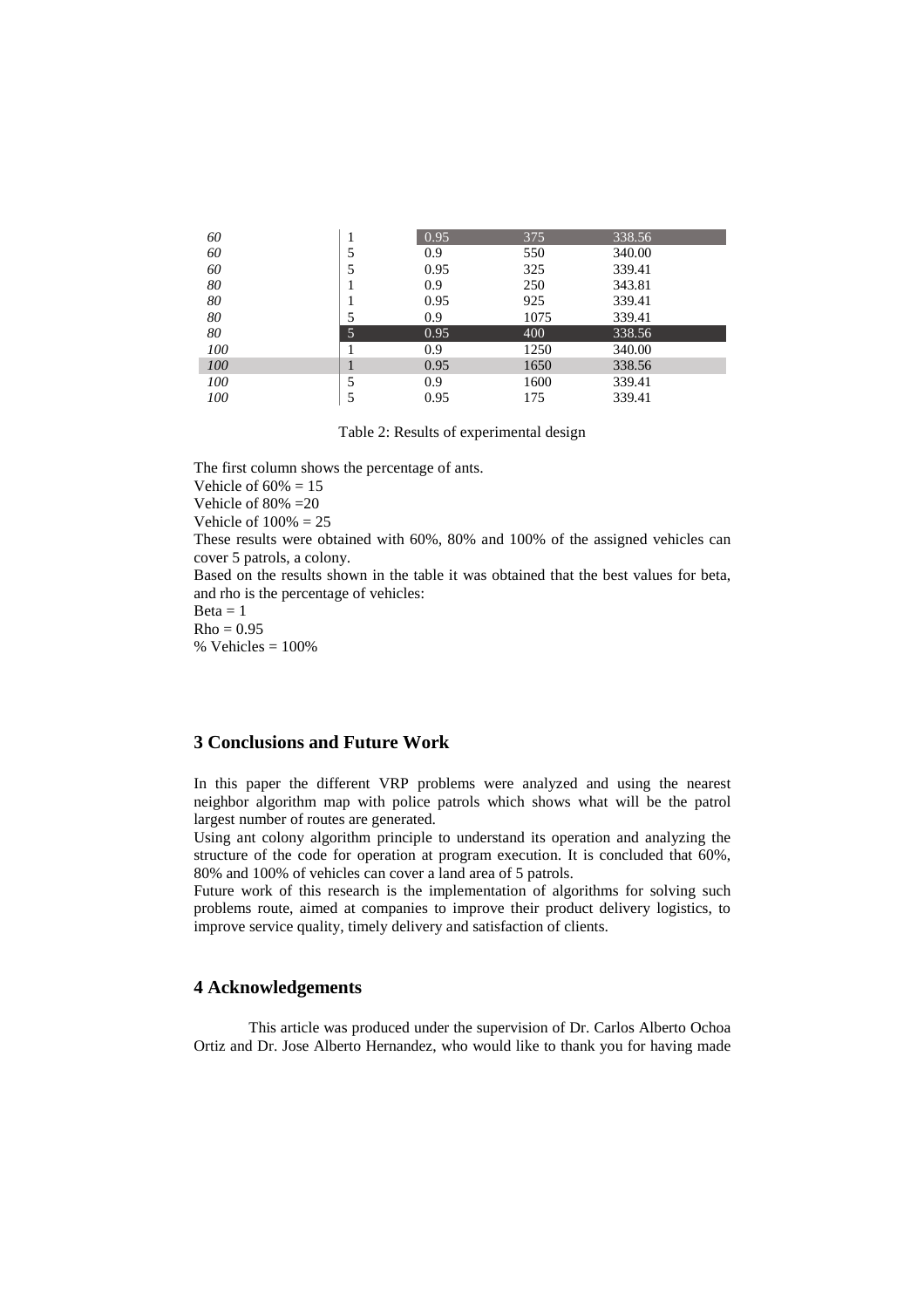possible the realization of this research. In addition thank you for your patience, time and dedication. Thanks for your support, and for making me part of such events.

To my colleagues who accompanied me during the summer of scientific research, not to give up even though we did not understand the issues: Marlene, Guadalupe, Richard and Joel.

My mother, mama, for supporting me during the summer stay of scientific research, for teaching me to keep learning regardless of the consequences and time.

My father, for, wherever you find yourself appreciate always be with me, in my mind, my heart and my actions.

To my teachers, for their time, dedication and passion for their teaching.

## **5 References**

- [1] Báez, D. et al. MATLAB Con Aplicaciones a la Ingeniería, Física y Finanzas 2a edición. (pag. 4, 5, 212, 213, 214, 284, 287).
- [2] Carrasco, R. et al, "TIC para una logística más sostenible"
- [3] G. B. Dantzig and J. H. Ramser. The truck dispatching Problem. Operations Research, Management Sciences, 6(1):80–91, 1959.